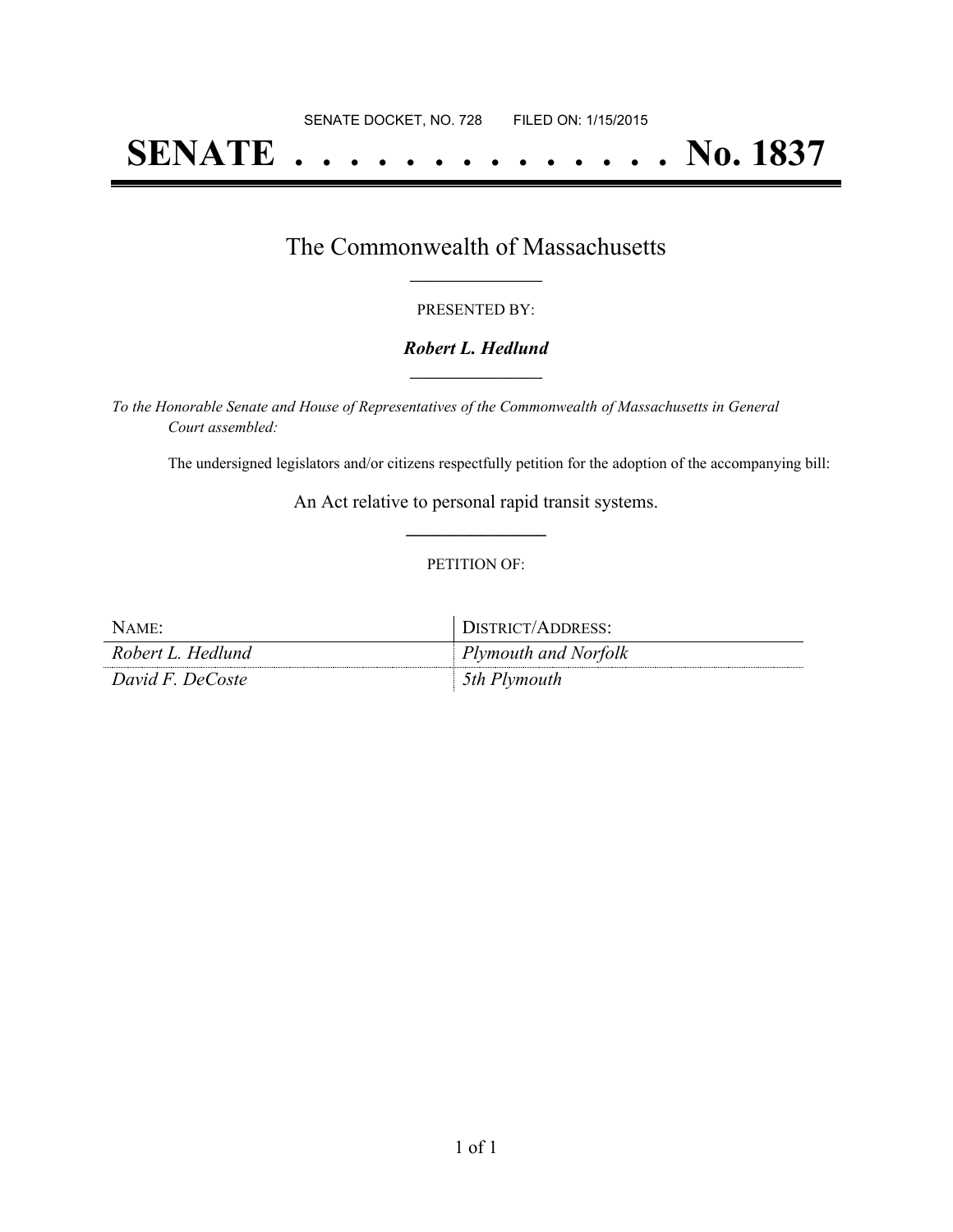# SENATE DOCKET, NO. 728 FILED ON: 1/15/2015 **SENATE . . . . . . . . . . . . . . No. 1837**

By Mr. Hedlund, a petition (accompanied by bill, Senate, No. 1837) of Robert L. Hedlund and David F. DeCoste for legislation relative to personal rapid transit systems. Transportation.

## The Commonwealth of Massachusetts

**In the One Hundred and Eighty-Ninth General Court (2015-2016) \_\_\_\_\_\_\_\_\_\_\_\_\_\_\_**

**\_\_\_\_\_\_\_\_\_\_\_\_\_\_\_**

An Act relative to personal rapid transit systems.

Be it enacted by the Senate and House of Representatives in General Court assembled, and by the authority *of the same, as follows:*

| $\mathbf{1}$   | SECTION 1. Chapter 6C of the Massachusetts General Laws, as appearing in the 2014            |
|----------------|----------------------------------------------------------------------------------------------|
| 2              | Official Edition, is hereby amended by adding at the end thereof the following new section:- |
| 3              | SECTION 76. (a) Non-exclusive assess to rights-of-way in the Commonwealth of                 |
| $\overline{4}$ | Massachusetts may be granted to Personal Rapid Transit providers meeting the following       |
| 5              | criteria:                                                                                    |
| 6              | (1) Privately funded construction;                                                           |
| 7              | (2) Privately operated without government subsidies;                                         |
| 8              | (3) Exceed 120 passenger-miles per gallon, or equivalent efficiency; and                     |
| 9              | (4) Exceed safety performance of transportation modes already approved for use.              |
| 10             | (b) The Department shall promulgate rules or regulations for Personal Rapid Transit          |
| 11             | systems based on the following criteria:                                                     |